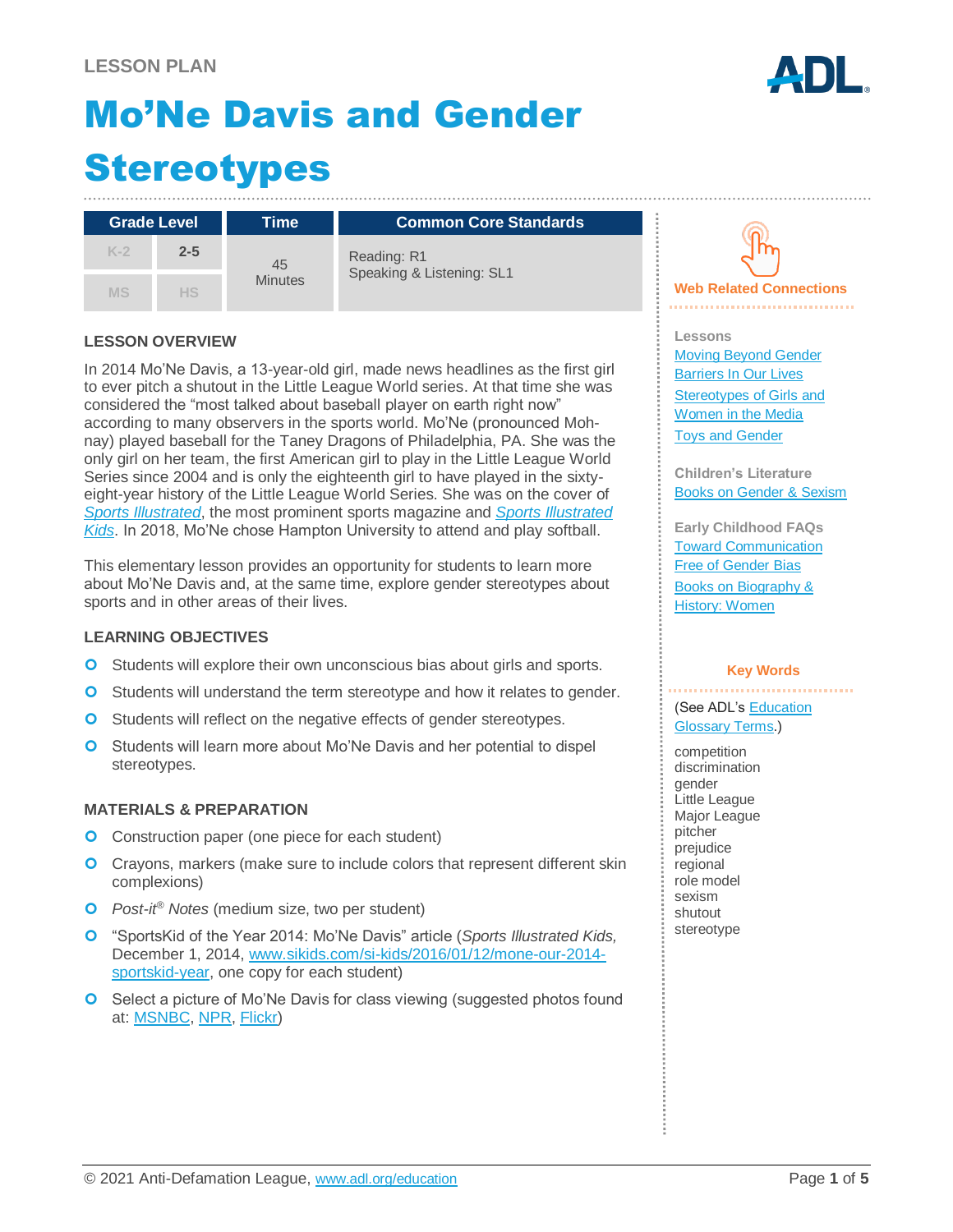#### **PROCEDURES**

#### **Warm-Up: Picture of a Baseball Player**

- 1. Distribute one piece of construction paper and crayons/magic markers to all students. Tell students to close their eyes and picture a baseball player. What does the baseball player look like? Then have them open their eyes and spend 5-10 minutes drawing a picture of the baseball player they envisioned.
- 2. When students complete their pictures, have them hold up their pictures at the same time or quickly tape them to one wall and have students do a "gallery walk" to see them all.

**Note:** It is very likely that most, if not all, of these pictures will be of boys and/or men and many of them may be white; currently only 8.3% of Major League Baseball players are black.

- 3. Engage students in a discussion by asking the following questions:
	- **O** What do you notice about the pictures?
	- **O** What are the similarities? What are the differences?
	- **O** What was the first picture that came into your mind?
	- Why do you think most of the pictures are of boys or men (if that is the case)?
- 4. Explain to students that all professional baseball players are male and most players in Little League baseball are boys. This may be one of the reasons they drew male players. Also, they may have a stereotyped view of what a baseball player (or a sports player) looks like.
- 5. Hold up a picture of Mo'Ne Davis. Ask students: *Has anyone heard about Mo'Ne Davis? What do you know about her?* Explain that Mo'Ne Davis plays Little League baseball, is the only girl on her team and just became the first girl player to pitch a shutout in the Little League World Series.
- 6. Ask: *When you pictured a baseball player, did you picture someone that looks like Mo'Ne Davis? Why or why not?* Explain that in this lesson, they will be learning more about gender stereotypes and Mo'Ne Davis.

#### **Understanding Stereotypes Activity**

- 1. Ask students: *Does anyone know what a stereotype is?* Come to a definition of **stereotype** as the false idea that all members of a group are the same and think and behave in the same way. Explain that prejudice is often based on stereotypes.
- 2. Provide an example of a stereotype such as: Girls aren't good at sports. Ask students the following questions. Explain they just need to answer these questions "yes" or "no" and not name specific people.
	- **O** Is this statement true?
	- **O** Is it true for some girls but not all girls?
	- **O** Is the opposite true for boys (that they are all good at sports)?
	- **O** Do you know girls who are good at sports?
	- O Do you know any boys who aren't good at sports?
- 3. Have students turn and talk with a person sitting next to them. Have them spend five minutes generating a list (on paper) of stereotypes for both boys and girls. They should come up with at least two stereotypes for girls and two for boys. Stereotypes can include interests, behaviors or the way people think.

**Note:** Some students may feel reluctant to express stereotypes for fear that others will think they believe those stereotypes. Emphasize that the words and ideas students share do not necessarily reflect their actual beliefs but they underscore how deeply ingrained stereotypical thinking is in all of us. Assure students that they should share without fear of judgment.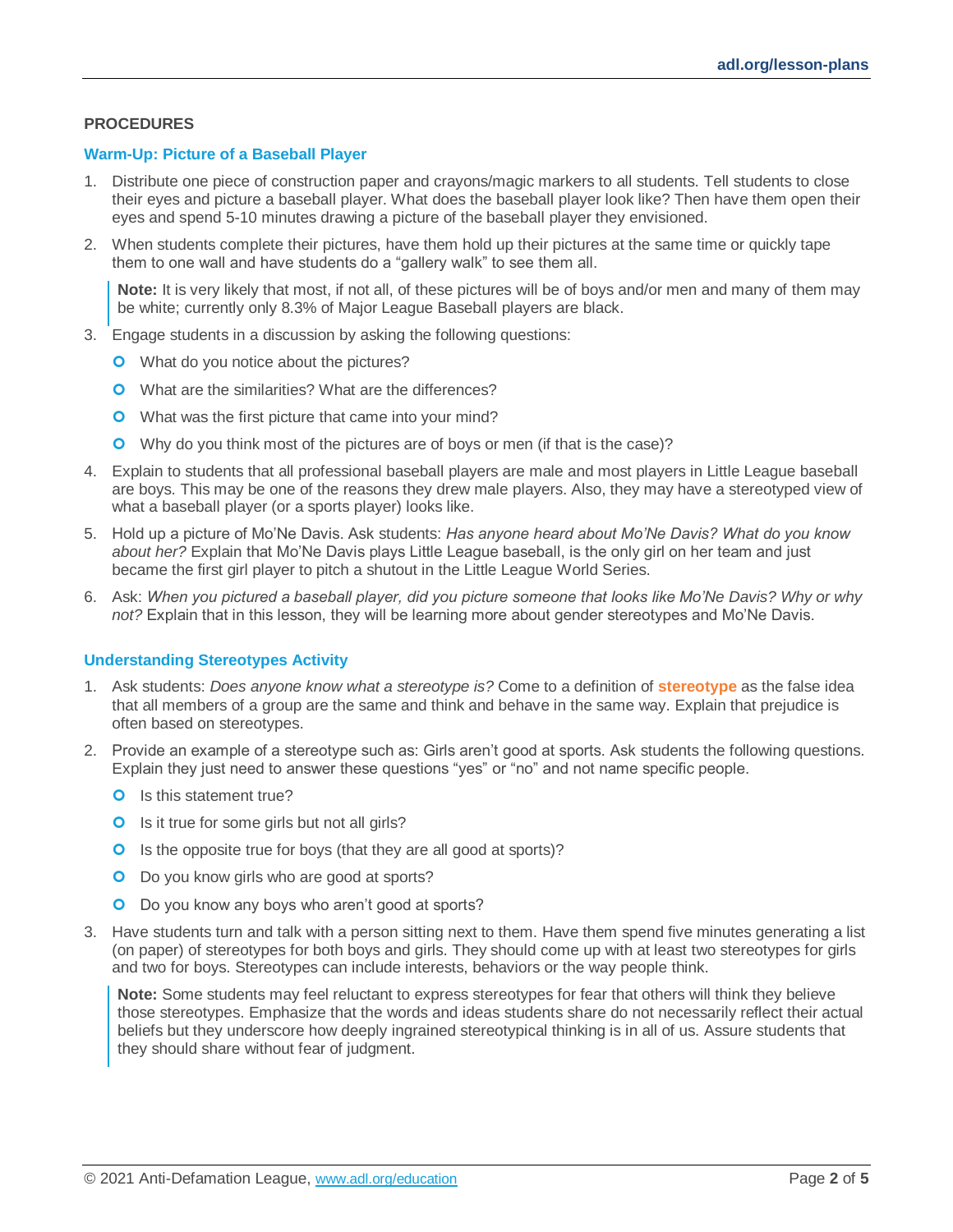4. After five minutes, have each pair share an example out loud and not duplicate a response that another pair shared. Record their responses on the board, which might look something like this:

#### **Stereotypes of Girls Stereotypes of Boys**

Girls aren't good at sports. The sports of the Boys love sports. Girls like to play with dolls.<br>Girls like to make jewelry. The same state of the Boys like videogames. Girls like to make jewelry. Girls are interested in their appearance. Boys are stronger than girls. Girls like art and reading. The same school is a Boys like sci-fi and math.

- 5. Engage the students in a class discussion by asking the following questions:
	- **O** What do you notice about the stereotypes?
	- **O** How do these stereotypes make you feel?
	- **O** Are the stereotypes true for all girls or all boys?
	- **O** How do stereotypes hurt boys and girls?
	- **O** Where do stereotypes come from?

As students respond to the last question about where stereotypes come from, generate a list of ideas on the board/smartboard, eliciting suggestions from the students. The list might look something like this:

- **O** Products: toys, colors, bed sheeting, school supplies, clothes, backpacks, etc.
- **O** Media: ads, video games, TV shows, movies, websites, etc.
- **O** People: friends, family members, teachers, other adults
- **O** Books and magazines
- **O** Personal experiences
- 6. Explain that stereotypes are harmful because they can be the foundation for prejudice which can lead to discrimination. Stereotypes can also be hurtful because sometimes people believe the stereotypes about themselves (as in girls and sports) and don't explore things they may be interested in and not take advantage of certain opportunities. Ask: *Can anyone think of an example of how this has happened?*

#### **Reading Activity: Who is Mo'Ne Davis?**

1. Distribute a copy of the article ["SportsKid of the Year 2014: Mo'Ne Davis"](https://www.sikids.com/si-kids/2016/01/12/mone-our-2014-sportskid-year) and two *Post-it® Notes* to each student. Give students 10 minutes to read the article silently.

**Note:** You may also choose to read the article aloud to the students.

- 2. After reading the article, have students write something they learned or a fact about Mo'Ne Davis on one post-it. On the other post-it, have them write one question they have about Mo'Ne Davis or girls and baseball. Have them put all their fact post-its on one wall (or side of the board) and their question on the other side. Read the post-its aloud and summarize everything they know about Mo'Ne Davis and use their questions as an opportunity for further research on this subject as a homework assignment or extension activity.
- 3. Engage students in a discussion by asking the following questions:
	- O Do you think it was difficult for Mo'Ne Davis being the only girl on her team? Why or why not?
	- **O** How does Mo'Ne Davis challenge stereotypes?
	- O Do you think she had to be a better baseball player than the boys?
	- **O** How can she be a role model to other girls? How can she be a role model for all kids?
	- **O** How do gender stereotypes hurt both boys and girls?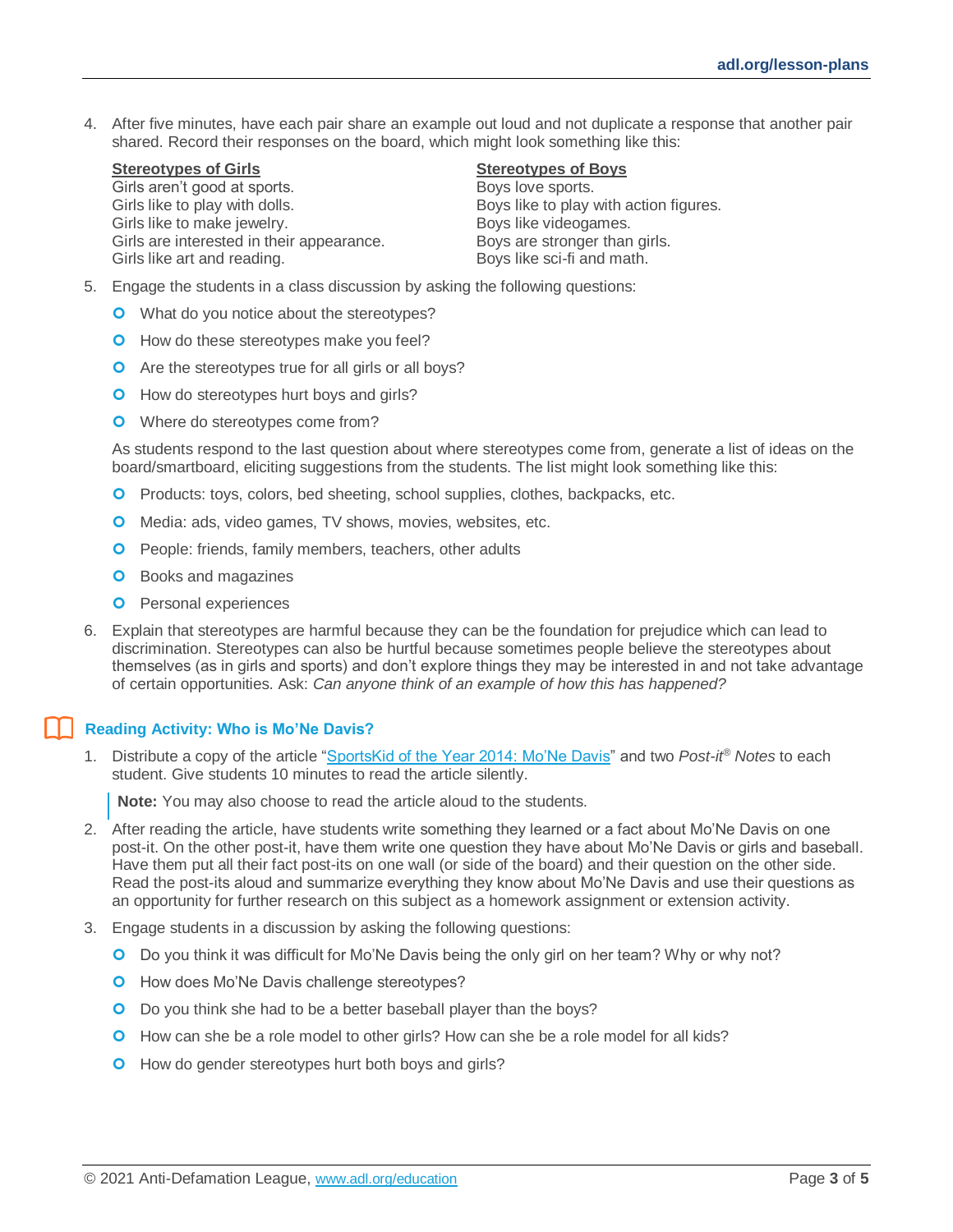### **Providing Contextual Information**

If time allows, provide some contextual information for students about Title IX legislation as well as about girls and baseball. Here is some information to share:

- In 1972, a law called Title IX was passed, which banned discrimination based on gender in education programs. Before Title IX, a girl would not have been able to play baseball with boys. One of the most important impacts of the law was girls' ability to play sports. For example, before Title IX, one in 27 girls played varsity high school sports. By 2001, one in every 2.5 girls played. The year before Title IX was enacted, there were about 310,000 girls and women in America playing high school and college sports; today, there are more than 3,373,000.
- **O** Despite Mo'Ne Davis' success, there are still limitations. More than 100,000 girls play youth baseball but only [1,284 girls](https://www.statista.com/statistics/267954/participation-in-us-high-school-baseball/) played high school baseball during the 2018-2019 academic year and all of them were competing against boys. According to Justine Siegal, founder of Baseball for All, "Girls are not encouraged to play baseball. And if you tell a girl she's not encouraged to play baseball, what else won't she be encouraged to do?"
- Just 0.27% of high school baseball players are girls. Some of them do succeed against boys, and if an exceptional talent like Mo'Ne does decide to stick with the sport in high school, she certainly could keep thriving. But she'd most likely be the exception. "So many girls are bullied off of teams," says Siegal. "Sometimes it's the players, but mostly it's coaches and other parents doing the damage. Usually it's the adults."
- **O** There have been several important milestones for women in sports. For example, in 2020, Sarah Fuller was the first woman to play in a Power Five college football game. Also in 2020, Kim Ng became Major League Baseball's first woman and first Asian American General Manager. As an extension activity, you can have students learn more about women who have broken gender barriers in sports.

#### **Closing**

Have students think about what they learned in today's lesson and do a go-round with each student completing this sentence: I used to think **the sentence** of the sentence of the sentence of the sentence of the sentence of the sentence of the sentence of the sentence of the sentence of the sentence of the sentence of the sentence

#### **EXTENSION ACTIVITY IDEAS**

- **O** Have students learn more about Title IX and its impact on girls and women, doing research on statistics and gains made over the years. In addition, they can create a survey or conduct interviews with girls and women in different generations (friends/cousins, mothers/aunts, grandmothers) to find out what their experiences was as girls and draw conclusions as to how things have changed over the years.
- **O** Have students collect photos, online pictures, headlines/titles and advertisements that both perpetuate and dispel stereotypes. After collecting the pictures and words, create a class bulletin board or an online exhibit (using Tumblr) with these pictures to share with others. Write captions on the pictures that describe what the stereotype is or how it challenges current stereotypes.
- Learn more about Mo'Ne Davis, including who she is as a person and more about her experience in sports. Compile all the information in order to create a baseball card (using cardboard cut into pieces of approximately 4" x 5"). Have students imagine her as a professional Major League Baseball player, taking into consideration what the baseball card would say about her. They can also anticipate what her baseball statistics might be and include those on the back of the baseball card.

#### **ADDITIONAL READING**

- ["Sports Illustrated and, Maybe in a Few Years, a Driver's License"](http://www.nytimes.com/2014/08/20/sports/baseball/mone-davis-takes-little-league-world-series-stardom-in-stride.html?_r=0) (The New York Times, August 19, 2014)
- ["Baseball's Demographic Shifts Bring Cultural Complexities"](http://www.npr.org/blogs/codeswitch/2014/04/18/304176446/baseballs-demographic-shifts-bring-cultural-complexities) (NPR, April 18, 2014)
- ["67 years after Jackie Robinson broke the color barrier, Major League Baseball looks very different"](http://www.pewresearch.org/fact-tank/2014/04/16/67-years-after-jackie-robinson-broke-the-color-barrier-major-league-baseball-looks-very-different/) (Pew Research Center, April 16, 2014)